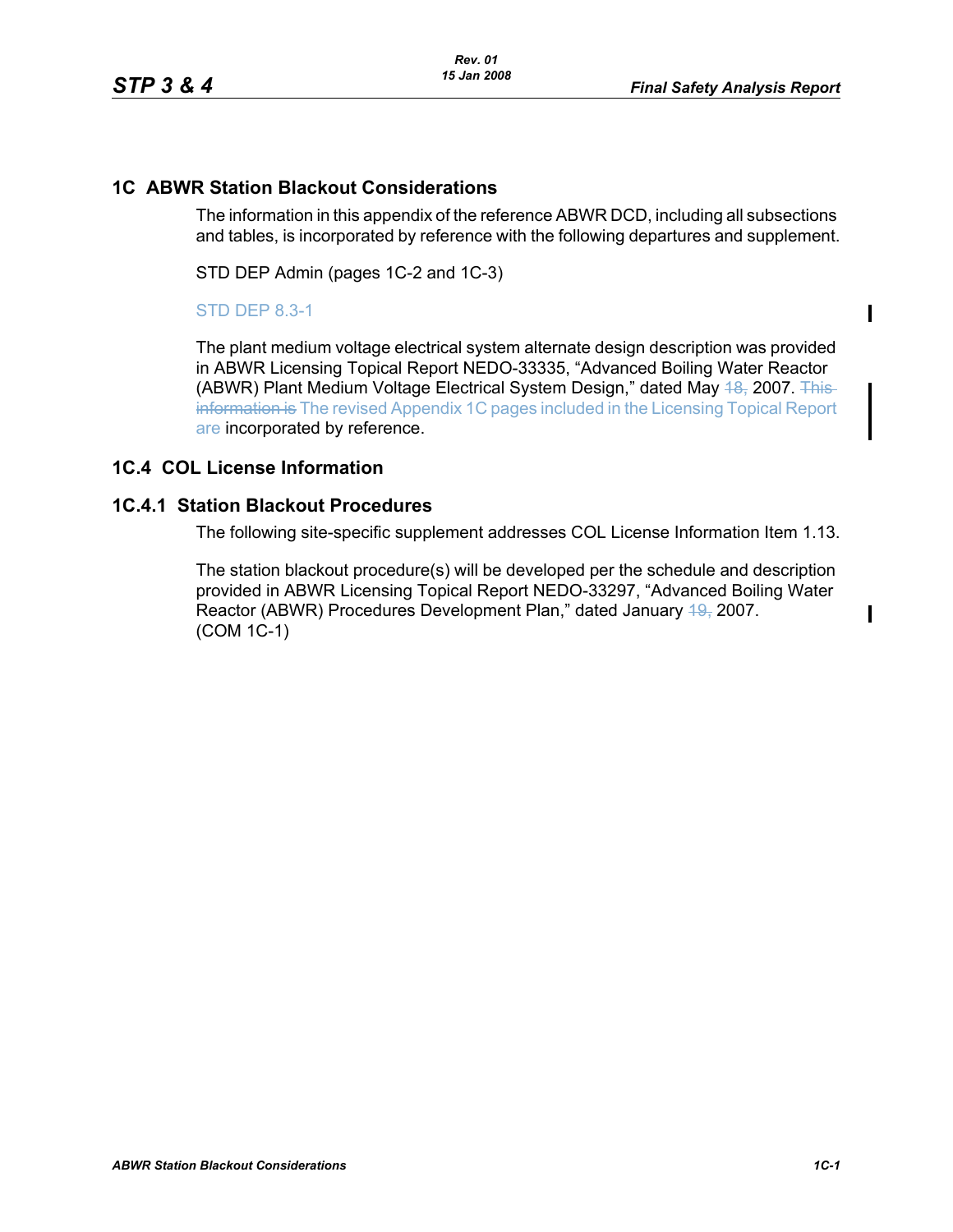| 15 Jan 2008<br>STP 3 & 4                      |              |                                                                                                                                                                                                                                                                                                                                                                                                                                                                                                                                                                                                                                                                                                                                                                                                                                                                                                                                                                                                                                                                                                                                                                                                                                                                                                            | <b>Final Safety Analysis Report</b> |
|-----------------------------------------------|--------------|------------------------------------------------------------------------------------------------------------------------------------------------------------------------------------------------------------------------------------------------------------------------------------------------------------------------------------------------------------------------------------------------------------------------------------------------------------------------------------------------------------------------------------------------------------------------------------------------------------------------------------------------------------------------------------------------------------------------------------------------------------------------------------------------------------------------------------------------------------------------------------------------------------------------------------------------------------------------------------------------------------------------------------------------------------------------------------------------------------------------------------------------------------------------------------------------------------------------------------------------------------------------------------------------------------|-------------------------------------|
| Design Compliance with 10CFR50.63 Regulations | Compliance   | On site emergency AC sources are not shared between units<br>The ABWR design is a single unit plant arrangement design.                                                                                                                                                                                                                                                                                                                                                                                                                                                                                                                                                                                                                                                                                                                                                                                                                                                                                                                                                                                                                                                                                                                                                                                    |                                     |
| <b>ABWR</b><br>Table 1C-1                     | Requirements | AC source(s) serving a multiple unit site where onsite emergency AC source<br>capability for coping with a station blackout in any of the units. At sites where<br>power source(s) and this equipment shall be demonstrated by test. Alternate<br>requirements and can be demonstrated by test to be available to power the<br>shutdown buses within 10 minutes of the onset of station blackout, then no<br>required to ensure that<br>all units can be brought to and maintained in safe shutdown (non-DBA) as<br>onsite emergency AC sources are shared between units, the alternate AC<br>are not shared between units must have, as a minimum, the capacity and<br>provided an analysis is performed which demonstrates that the plant has<br>operate. The time required for startup and alignment of the alternate AC<br>e(s), as defined in §<br>source(s) and required shutdown equipment are started and lined up to<br>50.2, will constitute acceptable capability to withstand station blackout<br>this capability from onset of the station blackout until the alternate AC<br>defined in § 50.2. If the alternate AC source(s) meets the above<br>(2) Alternate AC source: The alternate AC power sourc<br>source(s) must have the capacity and capability as<br>coping analysis is required. |                                     |